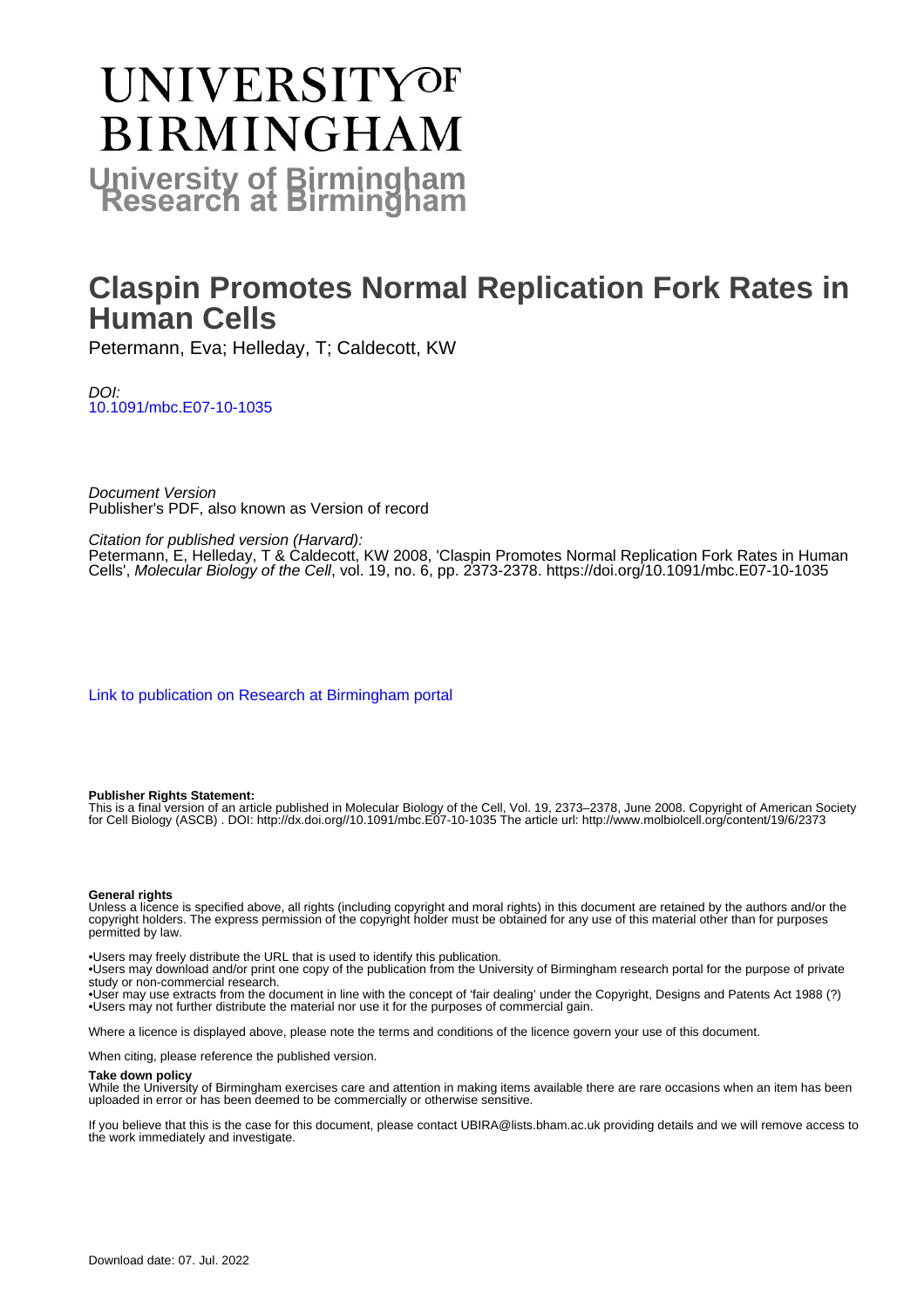### **Claspin Promotes Normal Replication Fork Rates in Human Cells**

### **Eva Petermann,\*† Thomas Helleday,†‡ and Keith W. Caldecott\***

\*Genome Damage and Stability Centre, University of Sussex, Falmer, Brighton BN1 9RQ, United Kingdom; † Radiation Oncology and Biology, University of Oxford, Headington, Oxford OX3 7DQ, United Kingdom; and ‡ Department of Genetics Microbiology and Toxicology, Stockholm University, S-106 91 Stockholm, Sweden

Submitted October 15, 2007; Revised March 5, 2008; Accepted March 10, 2008 Monitoring Editor: Orna Cohen-Fix

**The S phase-specific adaptor protein Claspin mediates the checkpoint response to replication stress by facilitating phosphorylation of Chk1 by ataxia-telangiectasia and Rad3-related (ATR). Evidence suggests that these components of the ATR pathway also play a critical role during physiological S phase. Chk1 is required for high rates of global replication fork progression, and Claspin interacts with the replication machinery and might therefore monitor normal DNA replication. Here, we have used DNA fiber labeling to investigate, for the first time, whether human Claspin is required for high rates of replication fork progression during normal S phase. We report that Claspin-depleted HeLa and HCT116 cells display levels of replication fork slowing similar to those observed in Chk1-depleted cells. This was also true in primary human 1BR3 fibroblasts, albeit to a lesser extent, suggesting that Claspin is a universal requirement for high replication fork rates in human cells. Interestingly, Claspin-depleted cells retained significant levels of Chk1 phosphorylation at both Ser317 and Ser345, raising the possibility that Claspin function during normal fork progression may extend beyond facilitating phosphorylation of either individual residue. Consistent with this possibility, depletion of Chk1 and Claspin together doubled the percentage of very slow forks, compared with depletion of either protein alone.**

#### **INTRODUCTION**

Dividing cells are constantly challenged with DNA damage and other difficult conditions for DNA replication and chromosome segregation. DNA damage response pathways maintain genomic integrity by coordinating the regulation of cell cycle progression with DNA repair. During S phase, replication fork progression can be impaired by insufficient nucleotide supply or lesions and obstacles on the DNA template. This activates the DNA damage sensor kinase ataxia-telangiectasia and Rad3-related (ATR), which activates its major downstream effector kinase Chk1 by phosphorylation on the serine residues Ser317 and Ser345 (Liu *et al*., 2000; Zhao and Piwnica-Worms, 2001). Together, ATR and Chk1 suppress further origin firing and stabilize stalled replication forks. The ATR-Chk1 pathway is vital even in the absence of exogenous stresses, during an "unperturbed" cell cycle (Petermann and Caldecott, 2006). Our own findings demonstrate that Chk1 is required for high rates of replication fork progression during an unperturbed S phase (Petermann *et al*., 2006), and we and others have shown that inhibition or depletion of Chk1 in human cells leads to increased origin firing, accumulation of single-stranded DNA (Syljuasen *et al*., 2005; Maya-Mendoza *et al*., 2007),

Abbreviations used: BrdU, 5-bromo-2-deoxyuridine; IdU, Iododeoxyuridine.

activation of the ATR pathway and the generation of DNA breaks (Syljuasen *et al*., 2005).

ATR depends on the S/G2 phase-specific adaptor protein Claspin to efficiently phosphorylate Chk1 in *Xenopus* and several human cell lines (Kumagai and Dunphy, 2000; Chini and Chen, 2003; Lin *et al*., 2004; Chini *et al*., 2006; Liu *et al*., 2006). Human Claspin is constitutively associated with ATR, and phosphorylation of Claspin, presumably by ATR, facilitates its interaction with Chk1 (Chini and Chen, 2003). This interaction with Chk1, which occurs via the active site of Chk1, is required for the promotion of Chk1 phosphorylation (Lee *et al*., 2005). Chk1, in turn, stabilizes Claspin in HeLa cells (Chini *et al*., 2006). There is evidence for a role of Claspin during normal DNA replication. Claspin is a ringshaped protein that binds to replication fork structures (Sar *et al*., 2004). *Xenopus* Claspin binds to chromatin in a prereplicative complex (RC) and Cdc45-dependent manner, suggesting binding to origins during unwinding, and it interacts with several replication proteins, including RPA, RFC, and Cdc45 (Lee *et al*., 2003, 2005). Depletion of Claspin from *Xenopus* egg extracts leads to modestly reduced DNA synthesis rates in vitro (Lee *et al*., 2003). In human cells, overexpression or small interfering RNA (siRNA)-mediated depletion of Claspin increases or reduces, respectively, cell proliferation and the percentage of 5-bromo-2-deoxyuridine (BrdU)-positive cells (Lin *et al*., 2004). Similar to depletion of Chk1, depletion of human Claspin induces DNA damage (Liu *et al*., 2006). Finally, Mrc1, the functional homologue of Claspin in *Saccharomyces cerevisiae*, travels with the replication fork (Osborn and Elledge, 2003), and it is required for normal fork progression rates during unperturbed S phase. Replication forks in *Mrc1*Δ cells progress

This article was published online ahead of print in *MBC in Press* (http://www.molbiolcell.org/cgi/doi/10.1091/mbc.E07–10–1035) on March 19, 2008.

Address correspondence to: Eva Petermann (eva.petermann@rob. ox.ac.uk).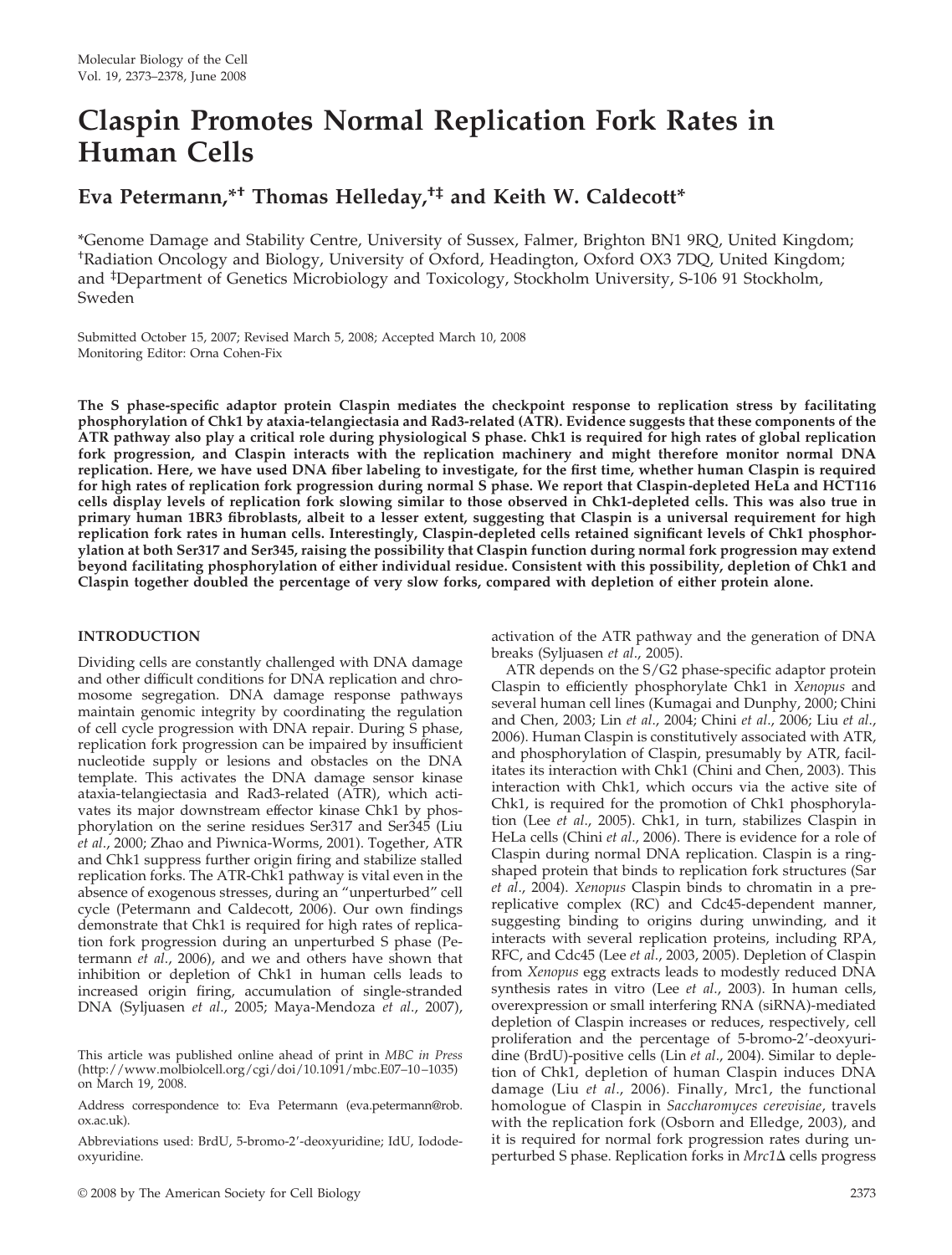at 50–70% of the normal rate (Szyjka *et al*., 2005; Tourriere *et al*., 2005; Hodgson *et al*., 2007).

Here, we have used DNA fiber labeling to examine, for the first time, whether Claspin is required for normal replication fork progression rates in human cells. We conclude that Claspin is required for high rates of fork progression during normal human S phase, and we suggest that this requirement may extend beyond the reported role of Claspin in mediating the phosphorylation of Chk1 at Ser317 and Ser345.

#### **MATERIALS AND METHODS**

#### *Cell Lines*

Human HeLa adenocarcinoma cells were grown in RPMI 1640 medium supplemented with 10% fetal calf serum (FCS), human HCT116 colon carcinoma cells were grown in DMEM supplemented with 10% FCS, and 1BR3 primary human fibroblasts were grown in minimal essential medium supplemented with 15% FCS. All cell lines were grown in a humidified  $CO<sub>2</sub>$ atmosphere at 37°C.

#### *DNA Fiber Experiments*

To knock down human Claspin, we used an siRNA duplex oligonucleotide (QIAGEN, Hilden, Germany) directed against the Claspin target sequence (sense): CCUUGCUUAGAGCUGAGUC (Chini *et al*., 2006). To knock down human Chk1, we used siRNA duplex oligonucleotides (Invitrogen, Paisley, United Kingdom) directed against the Chk1 target sequence (sense) UCGU-GAGCGUUUGUUGAAC (Zhu et al., 2004). siRNA duplex oligonucleotides directed against the firefly luciferase target sequence CUUACGCU-GAGUACUUCGA (Hoek and Stillman, 2003) were used as a control. siRNA duplexes (10 nM) were transfected using siPORT NeoFX reverse transfection reagent (Ambion, Austin, TX) (0.25  $\mu$ l reagent/10<sup>4</sup> cells, at a cell concentration of  $1 \times 10^5$ /ml). 1BR3 cells were transfected with 50 nM siRNA duplex and 1.2  $\mu$ l of reagent/10<sup>4</sup> cells, at a cell concentration of 2.5  $\times$  10<sup>4</sup>/ml.

Twenty-four hours after siRNA transfection (or 48 h after transfection for 1BR3 cells), exponentially growing cells were pulse labeled with 25  $\mu$ M BrdU for 15 min followed by 250  $\mu$ M iododeoxyuridine (IdU) for 20 min, as indicated. Labeled cells were harvested, and DNA fiber spreads prepared as described previously (Petermann *et al*., 2006). For immunodetection of BrdUlabeled tracts, acid treated fiber spreads were incubated with rat anti-BrdU monoclonal antibody (mAb) (Oxford Biotechnology, Oxon, United Kingdom) at 1:600 dilution for 1 h at room temperature. Slides were then fixed with 4% paraformaldehyde and incubated with an AlexaFluor 488-conjugated donkey anti-rat immunoglobulin G (IgG) (Invitrogen) at 4  $\mu$ g/ml for 1.5 h at room temperature. To detect both BrdU- and IdU-labeled patches, a mouse mAb that recognizes both IdU and BrdU (BD Biosciences, Franklin Lakes, NJ) was used at 17 ng/ml over night at 4°C, followed by an AlexaFluor 555-conjugated goat anti-mouse IgG (Invitrogen) at 4 µg/ml for 1.5 h at room temperature.<br>Fibers were examined with an LSM 510 confocal microscope (Carl Zeiss, Jena, Germany) using a  $100 \times (1.4$  numerical aperture) lens. The lengths of BrdU-(Alexa Fluor [AF] 488, green) and IdU (AF 555, red)-labeled patches were measured using the LSM software (Carl Zeiss), and micrometer values were converted into kilobase using the conversion factor 1  $\mu$ m = 2.59 kb (Henry-Mowatt *et al*., 2003). Measurements were recorded from fibers in well spread (untangled) areas of the slides to prevent the possibility of recording labeled patches from bundles of fibers.

#### *Immunoblotting*

Cells were transfected with 20 nM Claspin siRNA or ON-TARGETplus siCONTROL Nontargeting Pool (Dharmacon RNA Technologies, Lafayette, CO) as a control using Dharmafect 1 transfection reagent (Dharamcon RNA Technologies) (0.6  $\mu$ l reagent/10<sup>4</sup> cells, at a cell concentration of  $5 \times 10^4/\text{ml}$ ). Forty hours after transfection, cells were treated with 10 mM hydroxyurea (HU) for the times indicated. Afterward, cells were lysed in radioimmunoprecipitation assay (RIPA) buffer (50 mM Tris-HCl, pH 8.0, 150 mM NaCl, 1% Nonidet P-40, 5% Na-deoxycholate, and 0.1% SDS) containing  $1\times$  protease inhibitor cocktail (Roche Diagnostics, Basel, Switzerland) and  $1\times$  phosphatase inhibitor cocktail 2 (Sigma-Aldrich, Poole, Dorset, United Kingdom). Lysates from  $5.6 \times 10^4$  cells per lane were resolved by SDS-polyacrylamide gel electrophoresis and transferred to nitrocellulose. Total Claspin was detected using a rabbit polyclonal anti-Claspin antibody, a kind gift from Dr. Junjie Chen (Yale School of Medicine, New Haven, CT), at a 1:1000 dilution. Total Chk1 was detected using rabbit polyclonal anti-Chk1 antibody (Cell Signaling Technology, Danvers, MA) at a dilution of 1:300. Chk1 phosphorylated at Ser345 or Ser317 was detected using rabbit polyclonal anti-phospho-Ser345 or rabbit polyclonal anti-phospho-Ser317 antibody at a dilution of 1:300 (Cell Signaling Technology). All incubations with primary antibodies were performed at 4°C overnight. Band intensities were quantified by densitometry by using the ImageJ software (http://rsb.info.nih.gov/ij/).

#### **RESULTS**

HeLa cells were transfected with siRNA duplexes directed against human Claspin or human Chk1, or against luciferase as a control (Figure 1A). Twenty-four hours later, the cells were pulse labeled for 15 min with 25  $\mu$ M BrdU followed by







10 μm (25.9 kb)





**Figure 1.** Comparison of replication fibers and fork rates in HeLa cells depleted of Claspin and Chk1. (A) Claspin, Chk1, and XRCC1 (control) levels in total cell extract from HeLa cells treated with luciferase (control), Claspin, or Chk1 siRNA for 24 h. (B) Representative images of replication tracts from control (luciferase)-, Claspin-, or Chk1 depleted HeLa cells pulse labeled with  $25 \mu M$ BrdU for 15 min (green track) followed by 250  $\mu$ M IdU for 20 min (red track), and then processed for DNA fiber spreads as described in *Materials and Methods*. Fork direction is indicated by a black arrow and the junction between pulse labels is indicated by white arrows. (C) Distribution of replication fork rates in control- or Claspin-depleted HeLa cells pulse labeled and processed as described above. (D) Distribution of replication fork rates in Chk1- or Claspin-depleted HeLa cells. For each panel, the distribution of fork rates during the entire labeling period is shown. Data bars are the mean of three independent experiments, with similar results observed in each, and error bars represent 1 SD. The total number of forks scored for each is indicated in parentheses.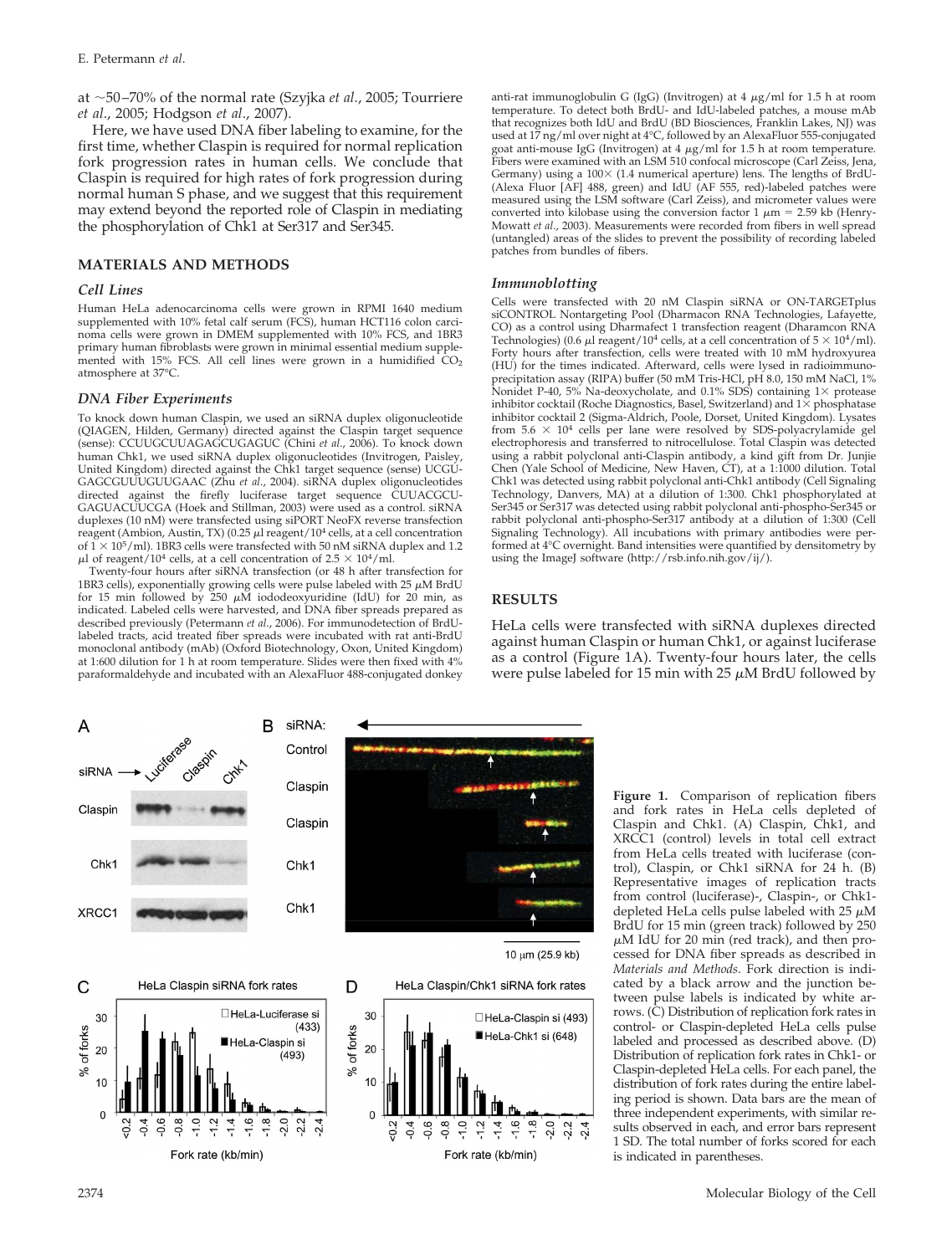**Table 1.** Comparison of mean fork rates in control-, Claspin-, or Chk1-siRNA–treated human cell lines

| siRNA                      | Mean fork rates in $kb/min (\pm 1 SD)$ |                                        |                                        |
|----------------------------|----------------------------------------|----------------------------------------|----------------------------------------|
|                            | HeLa                                   | <b>HCT116</b>                          | 1BR3                                   |
| Control<br>Claspin<br>Chk1 | 0.81(0.09)<br>0.60(0.08)<br>0.63(0.04) | 0.98(0.03)<br>0.66(0.02)<br>0.78(0.08) | 0.73(0.02)<br>0.63(0.08)<br>0.57(0.02) |
| $Claspin + Chk1$           | 0.49(0.07)                             | N.D. <sup>a</sup>                      | N.D.                                   |

Claspin- or Chk1-depleted cells were pulse labeled with 25  $\mu$ M BrdU for 15 min followed by 250  $\mu$  M IdU for 20 min, and then they were processed for DNA fiber spreads. Replication fork rates were measured and the mean fork rates were calculated. Data are combined from two independent experiments or three independent experiments for HeLa cells.

<sup>a</sup> N.D., not determined.

 $250 \mu M$  IdU for 20 min, and the length of the labeled DNA replication tracts in DNA fiber spreads was then quantified by immunofluorescence. A visual comparison of DNA fibers from control- and Claspin siRNA-transfected cells revealed a striking difference in the overall length of their replication tracts (Figure 1B). When the distribution of fork rates within populations of forks was quantified and plotted, the entire distribution of fork rates in Claspin-depleted cells shifted leftward, to slower fork rates, during both pulse labels (Figure 1C). The extent of this leftward shift was the same in Claspin- and Chk1-depleted cells (Figure 1D). Mean fork rates obtained from these experiments are listed in Table 1. These data suggest that in Claspin-depleted cells, as in Chk1-depleted cells, replication forks progress at a slower rate than in wild-type cells.

We next examined whether Claspin and Chk1 were also required for high rates of replication fork progression in a different human cancer cell line, HCT116 colon carcinoma cells. HCT116 cells were mock transfected or transfected with Claspin or Chk1 siRNA (Figure 2A). Twenty-four hours later, cells were pulse labeled as described above, and fork rate distributions were quantified and plotted. Claspin depletion strongly reduced overall fork progression rates in HCT116 cells (Figure 2B). The reduction in fork rates was slightly more pronounced in Claspin- compared with Chk1 depleted HCT116 cells (Figure 2C and Table 1), which might be due to the very efficient depletion of Claspin in this cell line (Figure 2A).

Both HeLa and HCT116 cells are cancer cell lines; therefore, they might have altered checkpoint pathways and replication machineries as a part or result of tumorigenesis. We therefore analyzed whether Claspin and Chk1 are also required for the maintenance of high rates of replication fork progression in primary human cells. 1BR3 primary human fibroblasts were control transfected or transfected with Claspin or Chk1 siRNA duplexes (Figure 3A). Forty-eight hours later, cells were pulse labeled as described above, and fork rate distributions were quantified and plotted. Claspin depletion had a very mild effect on overall fork progression rates in 1BR3 cells (Figure 3B). This reduction in fork rates was slightly more pronounced in Chk1-depleted cells than in Claspin-depleted 1BR3 cells (Figure 3C and Table 1). These data suggest that both Claspin and Chk1 are required for high rates of replication fork progression in many human cell lines, including primary cells, although the requirement is less pronounced in primary fibroblasts. The requirement



**Figure 2.** Replication fork rates in HCT116 cells depleted of Claspin and Chk1. (A) Claspin, Chk1, and actin levels in total cell<br>extract from HCT116 (*p53*<sup>+/+</sup>) cells mock treated or treated with Chk1 or Claspin siRNA for 24 h. (B) Distribution of replication fork rates in control- or Claspin-depleted HCT116 cells pulse labeled and processed as described above. (C) Distribution of replication fork rates in Chk1- or Claspin-depleted HCT116 cells. For each panel, the distribution of fork rates during the entire labeling period is shown. Data are combined from two independent experiments. In one experiment, mock transfection was used as a control, and in the other experiment, cells were treated with luciferase siRNA as control. For each data set, the similar results were observed in each experimental repeat. The total number of forks scored for each cell line is indicated in parentheses.

for Claspin and Chk1 is regardless of p53 status, because both HCT116 and 1BR3 cells are proficient in p53, whereas HeLa cells are p53 deficient.

Claspin was first described as a mediator of Chk1 phosphorylation by ATR, and the similar phenotypes of Claspinand Chk1-depleted cells might arise because Claspin functions upstream of Chk1, facilitating its phosphorylation by ATR. We therefore analyzed whether replication stress-induced phosphorylation of Chk1 was impaired in Claspindepleted cells. HeLa or HCT116 cells were transfected with Claspin or control siRNA and 40 h after transfection, cells were treated with HU for 1–6 h (Figure 4). Phosphorylation of Chk1 was analyzed by immunoblotting using specific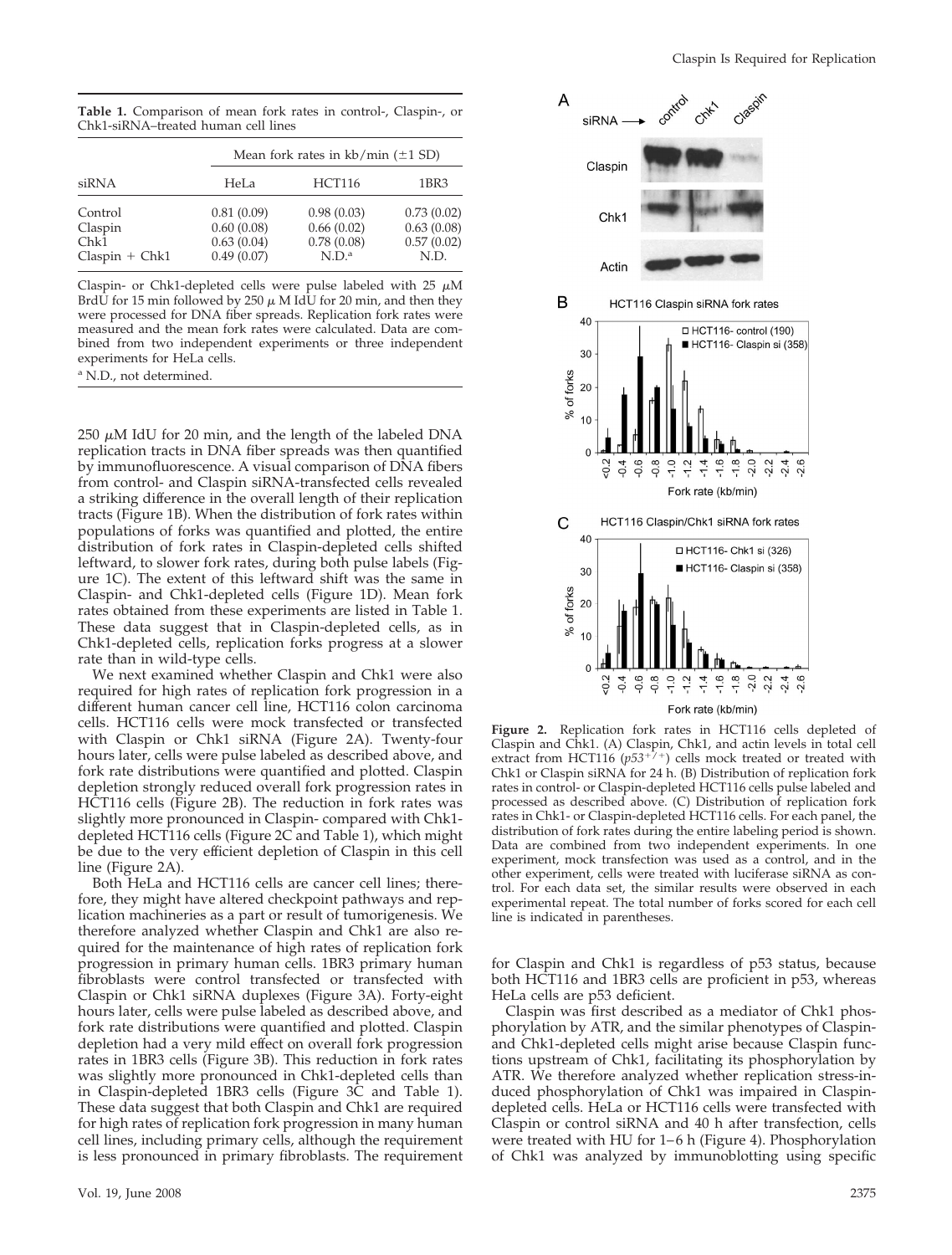

**Figure 3.** Replication fork rates in primary human skin fibroblasts (1BR3) depleted of Claspin and Chk1. (A) Claspin, Chk1, and XRCC1 (control) levels in total cell extract from 1BR3 cells treated with luciferase (control), Chk1, or Claspin siRNA for 48 h. (B) Distribution of replication fork rates in control- or Claspin-depleted 1BR3 cells pulse labeled and processed as described above. (C) Distribution of replication fork rates in Chk1- or Claspin-depleted 1BR3 cells. For each panel, the distribution of fork rates during the entire labeling period is shown. Data are combined from two independent experiments. For each data set, the similar results were observed in each experimental repeat. The total number of forks scored for each cell line is indicated in parentheses.

antibodies directed against Chk1 phosphorylated on Ser317 or Ser345 (Figure 4). Claspin depletion decreased phosphorylation of Chk1 at Ser317 and Ser345 in both HeLa (Figure 4A) and HCT116 cells (Figure 4B). Phosphorylation at Ser317 was decreased by 50% and phosphorylation at Ser345 was decreased by up to 70% in Claspin-depleted cells. In agreement with observations by Chini *et al*. (2006), we observed decreased hyperphosphorylation of Chk1 in Claspin-depleted cells (Figure 4, A and B, supershifted bands indicated by arrows with asterisks). Thus, Claspin depletion has a greater impact on phosphorylation of Chk1 at Ser345 than at Ser317, which is in good agreement with observations in U2OS cells (Liu *et al*., 2006), but significant phosphorylation at both sites remains in Claspin-depleted cells.

To analyze further the relationship between Claspin and Chk1 during normal replication fork progression, we cotransfected HeLa cells with Claspin and Chk1 siRNA to knock down both proteins simultaneously (Figure 5A).



**Figure 4.** Effects of Claspin depletion on Chk1 phosphorylation in HeLa and HCT116 cells treated with the replication inhibitor hydroxyurea. HeLa cells (A) and HCT116 cells (B) were treated with nontargeting siRNA pool or Claspin siRNA for 40 h, and then they were treated or not with 10 mM HU for 1, 2, 4, and 6 h as indicated. Claspin and Chk1 levels and phosphorylation of Chk1 on Ser317 and Ser345 were visualized using specific antibodies. Phosphorylated bands of Chk1 are denoted by arrows, and hyperphosphorylated bands are denoted by arrows with asterisks. Relative phosphorylated Chk1 levels were determined by densitometry and normalized to total Chk1 levels. Subsequently, phosphorylated Chk1 levels in Claspin-depleted cells were normalized to phosphorylated Chk1 levels in control cells.

Comparison of the fork rate distributions between Claspin only- and Claspin- and Chk1-depleted cells revealed that simultaneous knockdown of both proteins increased the percentage of very slow-progressing forks (<400 base pairs/ min) about twofold (Figure 5B). A comparison of fork rate distributions between Chk1- and double-depleted cells yielded the same result (Figure 5C). Quantification of depletion efficiencies for Claspin and Chk1 confirmed that this increase in very slow forks was not due to more efficient depletion of either protein in double-depleted samples (Figure 5A). These data are consistent with Claspin and Chk1 fulfilling distinct, but partially overlapping, roles during the maintenance of normal replication fork rates.

#### **DISCUSSION**

Here, we report that Claspin is required for normal rates of replication fork progression in human cells. Claspin has repeatedly been proposed to play a role in monitoring DNA replication for many reasons. Claspin binding to chromatin is dependent on the pre-RC and Cdc45, which is similar to the chromatin binding behavior of DNA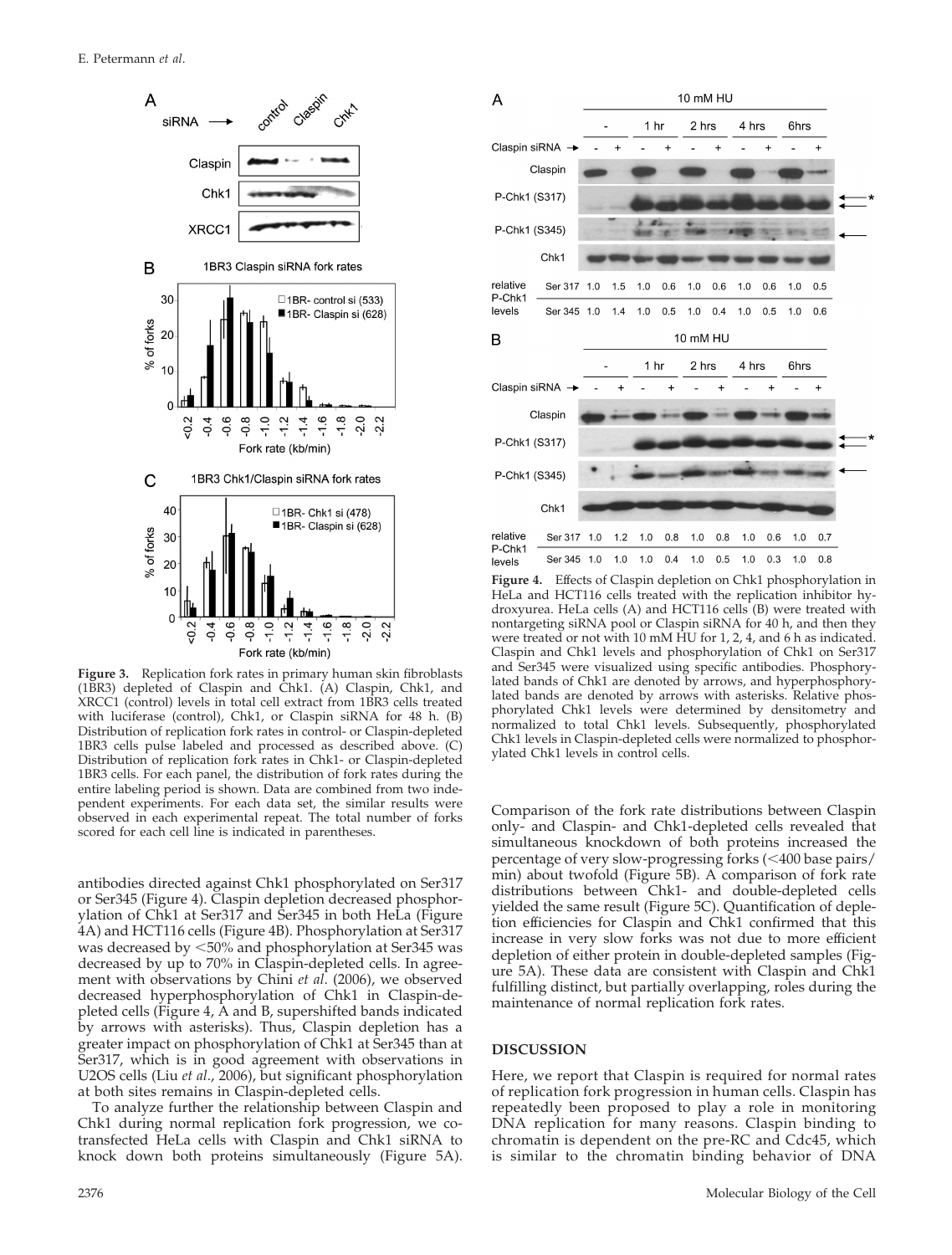**Figure 5.** Comparison of replication fork rates in HeLa cells depleted of both Claspin and Chk1 and depleted of Claspin or Chk1 alone. (A) Claspin, Chk1 and XRCC1 (control) levels in total cell extract from HeLa cells treated with luciferase siRNA (control), Chk1 siRNA, Claspin siRNA, or both Claspin and Chk1 siRNA for 24 h. Relative Claspin and Chk1 levels were determined by densitometry and normalized to levels in control cells. Depletion efficiencies are given for the blot shown and as averages of all three independent experiments. (B) Distribution of replication fork rates in Claspin and Chk1- or Claspin alone-depleted HeLa cells processed as in Figure 1. (C) Distribution of replication fork rates in Claspin and Chk1- or Chk1 alonedepleted HeLa cells. Data bars are the mean of three independent experiments, with similar results observed in each, and error bars represent 1 SD.

B HeLa Claspin/double siRNA fork rates clasgin 40 Chyt. siRNA HeLa-Claspin si (493) 30 HeLa-Chk1+Claspin si (863) % of forks Claspir 20 Chk1  $10$ XRCC1  $\Omega$  $-1.6$  $-1.8$  $2.0$  $-1.0$  $-2.2$  $-0.4$  $0.6$ 8<br>O -12  $\frac{2}{3}$ % depletion Claspin 84 88 Fork rate (kb/min) Chk1 76 64 HeLa Chk1/double siRNA fork rates C 40 Average of 3 experiments HeLa-Chk1 si (684) Claspin 90 77 30 HeLa-Chk1+Claspin si (863) of forks 74 Chk1 66  $20$ ×,  $10$  $\overline{0}$  $-0.6$  $-2.0$  $-0.8$  $-1.6$  $-1.8$  $rac{2}{3}$  $-0.4$  $\frac{0}{1}$  $\frac{2}{1}$  $-1.4$  $22$  $-2.4$ 

Fork rate (kb/min)

polymerase  $\varepsilon$  and which suggests binding during the initial unwinding step (Lee *et al*., 2003). Depletion of Claspin from *Xenopus* egg extracts decreases in vitro replication rates (Lee *et al*., 2003), and Mrc1, the functional Claspin homologue in *S*. *cerevisiae*, is required for normal fork progression rates (Szyjka *et al*., 2005; Tourriere *et al*., 2005). Here we show that Claspin is indeed critical for normal replication fork progression, suggesting that it acts as a replication factor. This is the first demonstration of a role for Claspin in maintaining normal fork rates in vertebrate cells.

A

Claspin, as well as Chk1 depletion, affects replication fork rates in a variety of human cell lines, including p53-deficient and -proficient cells and primary fibroblasts (Figures 1–3). The effect on replication fork rates in primary fibroblasts is however small (Figure 3), and we speculate that the requirement for Claspin and Chk1 for normal fork progression is more pronounced in fast-growing cell lines with high global fork progression rates (1BR3 cells display relatively slow mean fork rates; Table 1). Alternatively, this result could reflect differences in depletion efficiency and basal Claspin levels in the cell lines used. Interestingly, lack of Bloom syndrome helicase (BLM) was recently reported to result in slow fork progression. This replication slowing in BLMdeficient cells was similar in primary and transformed fibroblasts, suggesting that BLM might fulfill a function that is more routinely required during normal replication, in primary fibroblasts at least, than that fulfilled by Claspin and Chk1 (Rao *et al*., 2007).

We demonstrated previously that Chk1 maintains high rates of replication fork progression in HeLa and chicken DT40 cells (Petermann *et al*., 2006). Subsequently, it was shown that Chk1 is required for Claspin stability in HeLa cells and that Claspin levels decrease after 72 h of Chk1 siRNA treatment (Chini *et al*., 2006). We therefore investigated the possibility that the reduced fork speeds we observed in Chk1-depleted HeLa cells might be due to lack of Claspin. However, Chk1-depleted HeLa cells, as well as HCT116 and 1BR3 cells, retain normal levels of Claspin under our conditions, which include a maximal 48 h of siRNA treatment (Figures 1–3). Reduced fork speeds in Chk1-depleted cells are therefore not due absence of Claspin.

We also considered the possibility that reduced fork rates in Claspin-depleted cells reflect its role in facilitating ATRmediated phosphorylation of Chk1 at Ser317 and Ser345 (Kumagai and Dunphy, 2000; Chini and Chen, 2003; Chini *et al*., 2006). Although we observed decreased Chk1 phosphorylation at Ser317 and Ser345 in Claspin-depleted cells, significant residual phosphorylation did still occur, especially at Ser317 (Figure 4). This might be due to incomplete depletion of Claspin, or to redundancy of Claspin with other mediators of Chk1 phosphorylation such as BRCA1 (Lin *et al*., 2004; Yoo *et al*., 2006). The more pronounced effect of Claspin depletion on phosphorylation at Ser345 and hyperphosphorylation suggests that Claspin mainly facilitates efficient Chk1 phosphorylation at sites other than Ser317. Although we cannot rule out that the partial reduction in Chk1 phosphorylation (50–70%) is sufficient to account for the slower fork rates observed in Claspin-depleted cells, we favor the possibility that Claspin fulfills one or more additional roles during the maintenance of normal fork rates. It is also noteworthy in this respect that depletion of Chk1 and Claspin together doubled the percentage of very slow forks compared with depletion of each protein alone, supporting the possibility that Claspin maintains normal fork rates through mechanisms other than, or in addition to, Chk1 function (Figure 5). A similar phenomenon has been observed in budding yeast, where the checkpoint function of Mrc1 is not required for its role in normal replication fork progression (Osborn and Elledge, 2003). Interestingly, high Chk1 activity has been found to reduce rather than promote replication fork progression (Seiler *et al*., 2007), whereas Chk1 promotes fork rates in unperturbed cells when Chk1 phosphorylation and basal activity are low. These observations further support the idea that Claspin promotes fork progression independently of Chk1 phosphorylation.